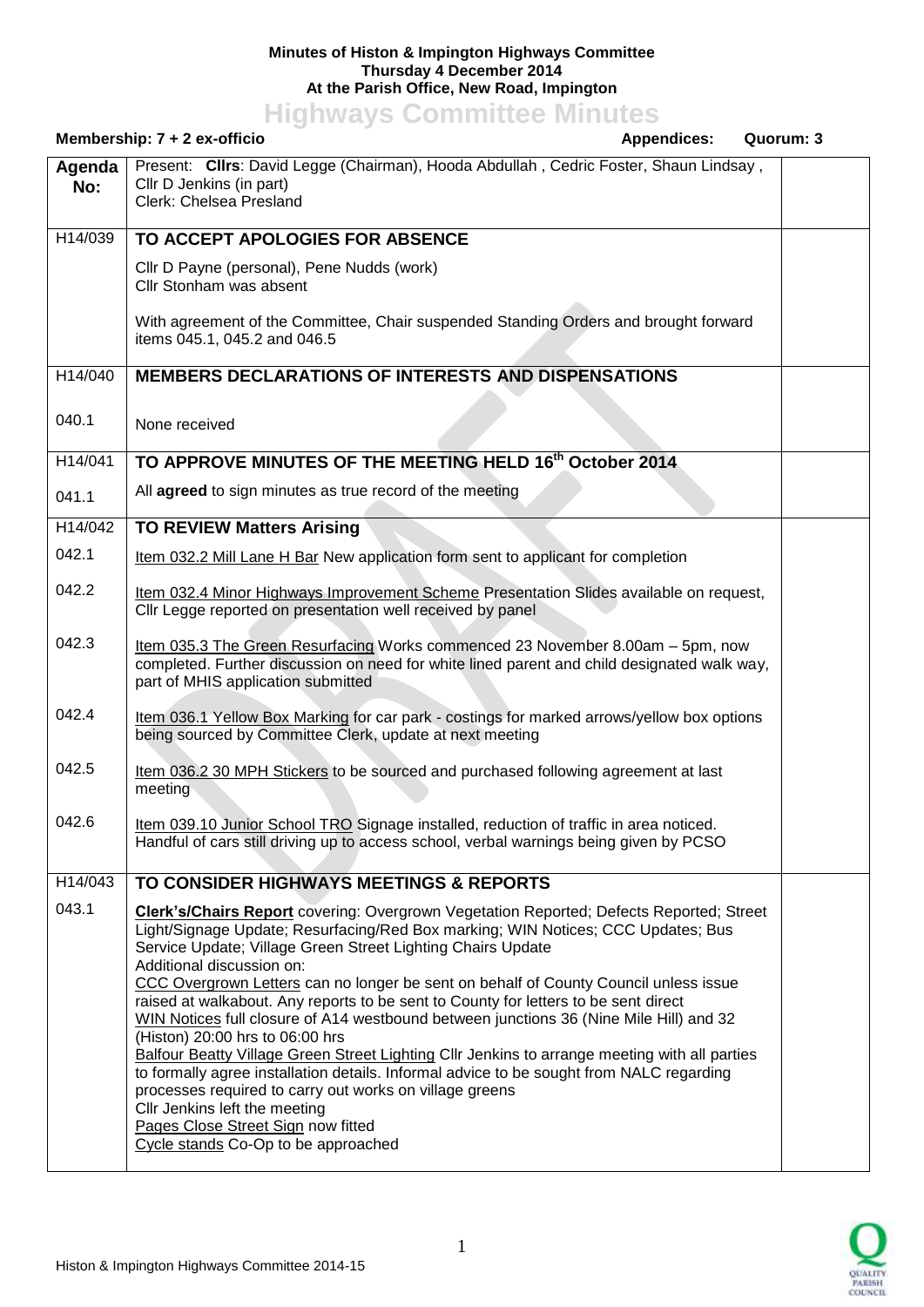| 043.2   | Walkabout Report update spreadsheet forwarded to all. Big Tidy Up and Gatehouse Road<br>Cycleway cut back taking place Saturday 6 December                                                                                                                                                                                                                                                                                                                                                                                                                      |              |
|---------|-----------------------------------------------------------------------------------------------------------------------------------------------------------------------------------------------------------------------------------------------------------------------------------------------------------------------------------------------------------------------------------------------------------------------------------------------------------------------------------------------------------------------------------------------------------------|--------------|
|         |                                                                                                                                                                                                                                                                                                                                                                                                                                                                                                                                                                 |              |
| H14/044 | <b>CONSULTATIONS</b>                                                                                                                                                                                                                                                                                                                                                                                                                                                                                                                                            | Comm         |
| 044.1   | Ring Fort Consultation - preference for option 2 expressed. Committee Clerk to complete<br>survey and submit Friday 5 December                                                                                                                                                                                                                                                                                                                                                                                                                                  | <b>Clerk</b> |
| 044.2   | Arbury and Kings Hedges pedestrian improvements. Cllr Legge to complete survey and<br>submit                                                                                                                                                                                                                                                                                                                                                                                                                                                                    | <b>DNL</b>   |
| H14/045 | <b>Update of Active Scheme</b>                                                                                                                                                                                                                                                                                                                                                                                                                                                                                                                                  |              |
| 045.1   | Update from meeting with Karen Lunn Friday 28 November 2014 attended by Clirs Legge                                                                                                                                                                                                                                                                                                                                                                                                                                                                             |              |
|         | and Jenkins covering:<br>Cambridge Road/New Road/Station Road bus improvements funded by S106 Northern<br>Corridor. Baptist Church junction improvements does not fit in with scheme criteria, as a<br>sensitive area to be considered as future funding bid for MHIS or CIL. £30,000 in S106<br>Northern Corridor fund, Cllr Jenkins to enquire if any funding available for crossing at Green<br>as a S106 project<br>The Green water collection at crossing reported to Karen Lunn<br>A14 Approach right turn into Cambridge Road, further discussion needed |              |
|         | StAC Junction to be split into 2 phases.                                                                                                                                                                                                                                                                                                                                                                                                                                                                                                                        |              |
| 045.2   | Phase 1 - to improve parking outside centre and uncontrolled crossing to island.                                                                                                                                                                                                                                                                                                                                                                                                                                                                                |              |
|         | Phase 2 – widening of pavement<br>Phase 1 thought to be less than £20k. Noting the condition of the road, would require<br>resurfacing as part of scheme. Total scheme costing £30k, StAC to be invited to contribute.<br>All agreed recommendation to Finance Committee to proceed with Phase 1 subject to<br>costings with Parish Council contribution of up £15,000                                                                                                                                                                                          |              |
| 045.3   | New Road, Station Road, Cambridge Road covered in Clerks Report item 045.1                                                                                                                                                                                                                                                                                                                                                                                                                                                                                      |              |
| 045.4   | Review of White Lines in Histon & Impington - have been surveyed by Cllr Foster, most<br>junctions and give way lines in need of refreshing. Strategy for white lining in the villages to<br>be discussed at next meeting                                                                                                                                                                                                                                                                                                                                       |              |
| 045.5   | 20 mph Village Scheme - Cllr Legge circulated information to all. Committee to compile<br>evidence and costings for scheme within the villages. Update at next meeting                                                                                                                                                                                                                                                                                                                                                                                          |              |
| H14/046 | <b>OTHER CORRESPONDENCE</b>                                                                                                                                                                                                                                                                                                                                                                                                                                                                                                                                     |              |
| 046.1   | Enterprise Cars update from meeting held 18 <sup>th</sup> November attended by Clerk and Cllr Jenkins<br>New Manager and team at Histon branch. Deliveries have now stopped at site, cars brought<br>in individually. Vans to be parked more considerately on Station Road. Any reports to be<br>sent to CIIr Jenkins                                                                                                                                                                                                                                           |              |
| 046.2   | Cycle Path Cottenham Road Safety aspect for access to driveways on Cottenham Road.<br>Photos provided by resident. County Officer Mike Davies working with David Jenkins on<br>setting up a meeting with residents to discuss further. Signage and lining on pathway being<br>explored                                                                                                                                                                                                                                                                          |              |
| 046.3   | Parking/access Histon & Impington Junior School & Early Years Centre - Concerns raised at<br>meeting 18 November forwarded to PCSO Tony Martin. Parking at schools in South<br>Cambridgeshire a Police priority for next 4 months. Fixed penalty notice being given outside<br>Junior School for parking illegally. Cycle stands and extension of double yellow lines to be<br>explored.                                                                                                                                                                        |              |
| 046.4   | Speeding Station Road/Condition of speed bumps concerns raised by residents. Registration<br>plates of speeding vehicles to be passed on to Police. Cllr Legge to request Speedwatch<br>visit on Station Road. Committee Clerk to forward any correspondence to PCSO Martin.<br>Long term plan for improvements on Station Road on wish list.                                                                                                                                                                                                                   |              |